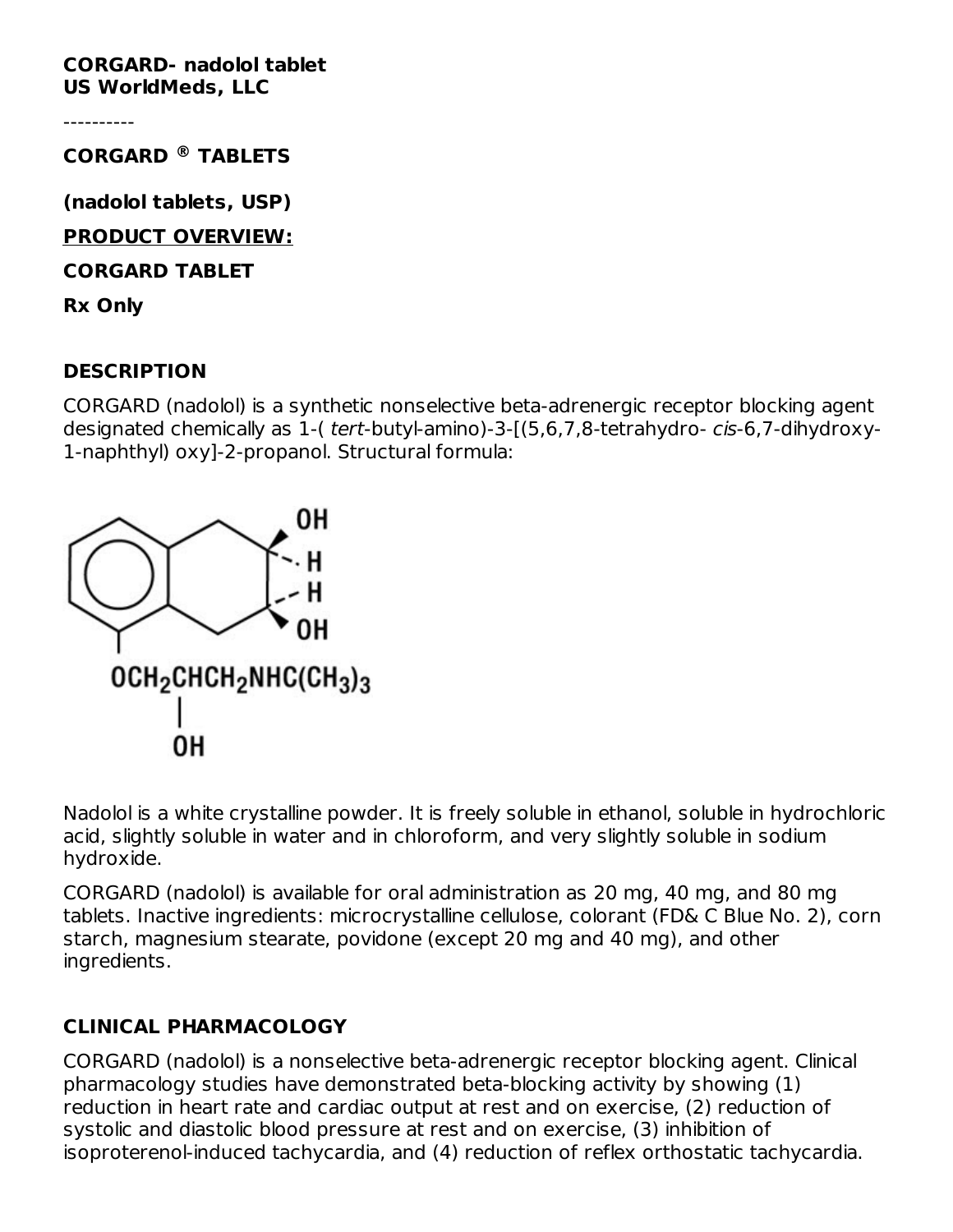CORGARD (nadolol) specifically competes with beta-adrenergic receptor agonists for available beta receptor sites; it inhibits both the beta  $_{\rm 1}$  receptors located chiefly in cardiac muscle and the beta  $_2$  receptors located chiefly in the bronchial and vascular musculature, inhibiting the chronotropic, inotropic, and vasodilator responses to betaadrenergic stimulation proportionately. CORGARD has no intrinsic sympathomimetic activity and, unlike some other beta-adrenergic blocking agents, nadolol has little direct myocardial depressant activity and does not have an anesthetic-like membranestabilizing action. Animal and human studies show that CORGARD slows the sinus rate and depresses AV conduction. In dogs, only minimal amounts of nadolol were detected in the brain relative to amounts in blood and other organs and tissues. CORGARD has low lipophilicity as determined by octanol/water partition coefficient, a characteristic of certain beta-blocking agents that has been correlated with the limited extent to which these agents cross the blood-brain barrier, their low concentration in the brain, and low incidence of CNS-related side effects.

In controlled clinical studies, CORGARD (nadolol) at doses of 40 to 320 mg/day has been shown to decrease both standing and supine blood pressure, the effect persisting for approximately 24 hours after dosing.

The mechanism of the antihypertensive effects of beta-adrenergic receptor blocking agents has not been established; however, factors that may be involved include (1) competitive antagonism of catecholamines at peripheral (non-CNS) adrenergic neuron sites (especially cardiac) leading to decreased cardiac output, (2) a central effect leading to reduced tonic-sympathetic nerve outflow to the periphery, and (3) suppression of renin secretion by blockade of the beta-adrenergic receptors responsible for renin release from the kidneys.

While cardiac output and arterial pressure are reduced by nadolol therapy, renal hemodynamics are stable, with preservation of renal blood flow and glomerular filtration rate.

By blocking catecholamine-induced increases in heart rate, velocity and extent of myocardial contraction, and blood pressure, CORGARD (nadolol) generally reduces the oxygen requirements of the heart at any given level of effort, making it useful for many patients in the long-term management of angina pectoris. On the other hand, nadolol can increase oxygen requirements by increasing left ventricular fiber length and end diastolic pressure, particularly in patients with heart failure.

Although beta-adrenergic receptor blockade is useful in treatment of angina and hypertension, there are also situations in which sympathetic stimulation is vital. For example, in patients with severely damaged hearts, adequate ventricular function may depend on sympathetic drive. Beta-adrenergic blockade may worsen AV block by preventing the necessary facilitating effects of sympathetic activity on conduction. Beta -adrenergic blockade results in passive bronchial constriction by interfering with 2endogenous adrenergic bronchodilator activity in patients subject to bronchospasm and may also interfere with exogenous bronchodilators in such patients.

Absorption of nadolol after oral dosing is variable, averaging about 30 percent. Peak serum concentrations of nadolol usually occur in three to four hours after oral administration and the presence of food in the gastrointestinal tract does not affect the rate or extent of nadolol absorption. Approximately 30 percent of the nadolol present in serum is reversibly bound to plasma protein.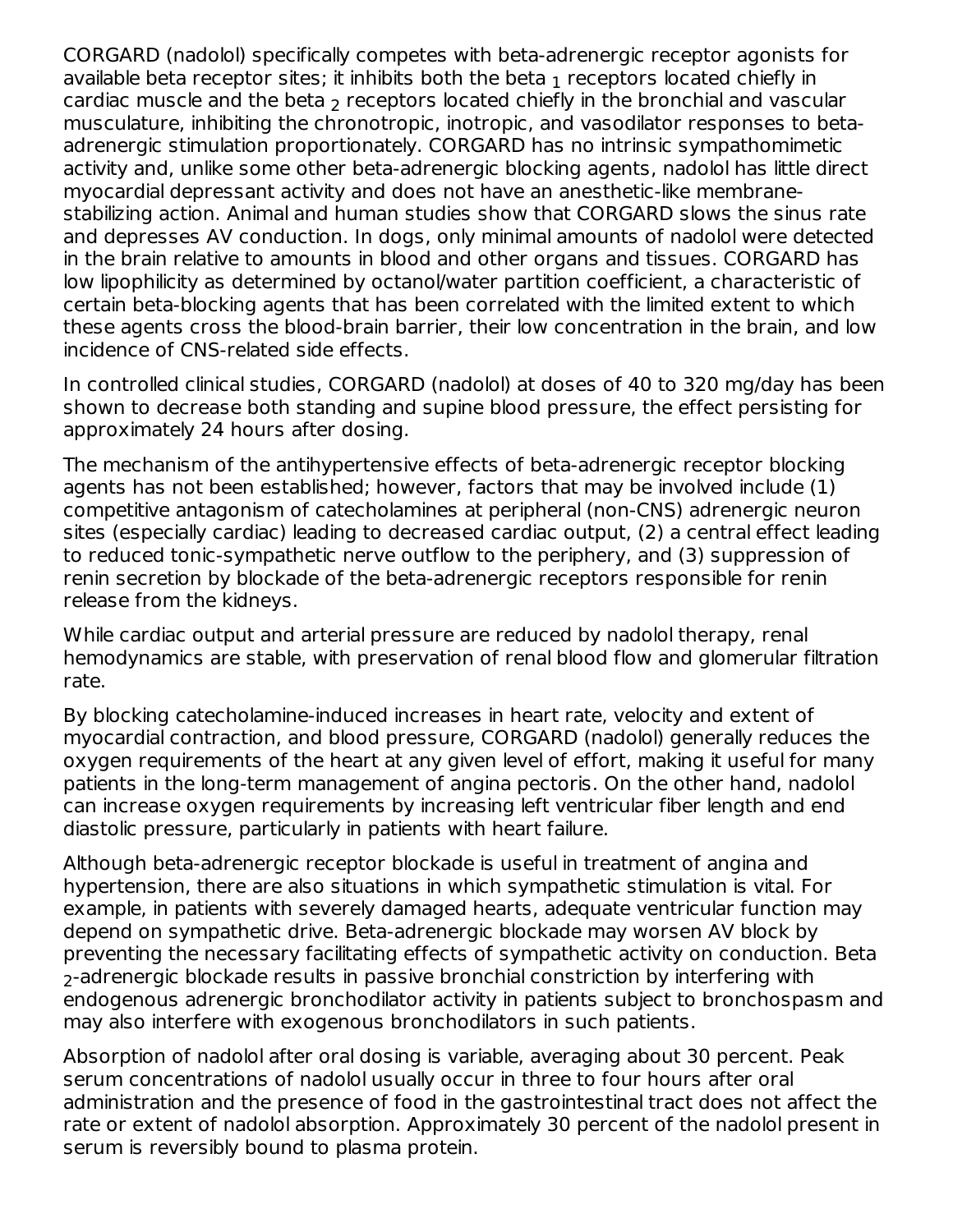Unlike many other beta-adrenergic blocking agents, nadolol is not metabolized by the liver and is excreted unchanged, principally by the kidneys.

The half-life of therapeutic doses of nadolol is about 20 to 24 hours, permitting oncedaily dosage. Because nadolol is excreted predominantly in the urine, its half-life increases in renal failure (see PRECAUTIONS and DOSAGE AND ADMINISTRATION). Steady-state serum concentrations of nadolol are attained in six to nine days with oncedaily dosage in persons with normal renal function. Because of variable absorption and different individual responsiveness, the proper dosage must be determined by titration.

Exacerbation of angina and, in some cases, myocardial infarction and ventricular dysrhythmias have been reported after abrupt discontinuation of therapy with betaadrenergic blocking agents in patients with coronary artery disease. Abrupt withdrawal of these agents in patients without coronary artery disease has resulted in transient symptoms, including tremulousness, sweating, palpitation, headache, and malaise. Several mechanisms have been proposed to explain these phenomena, among them increased sensitivity to catecholamines because of increased numbers of beta receptors.

## **INDICATIONS AND USAGE**

#### **Angina Pectoris**

CORGARD (nadolol) is indicated for the long-term management of patients with angina pectoris.

#### **Hypertension**

CORGARD (nadolol) is indicated for the treatment of hypertension, to lower blood pressure. Lowering blood pressure reduces the risk of fatal and nonfatal cardiovascular events, primarily strokes and myocardial infarctions. These benefits have been seen in controlled trials of antihypertensive drugs from a wide variety of pharmacologic classes including the class to which this drug principally belongs. There are no controlled trials demonstrating risk reduction with CORGARD.

Control of high blood pressure should be part of comprehensive cardiovascular risk management, including, as appropriate, lipid control, diabetes management, antithrombotic therapy, smoking cessation, exercise, and limited sodium intake. Many patients will require more than one drug to achieve blood pressure goals. For specific advice on goals and management, see published guidelines, such as those of the National High Blood Pressure Education Program's Joint National Committee on Prevention, Detection, Evaluation, and Treatment of High Blood Pressure (JNC).

Numerous antihypertensive drugs, from a variety of pharmacologic classes and with different mechanisms of action, have been shown in randomized controlled trials to reduce cardiovascular morbidity and mortality, and it can be concluded that it is blood pressure reduction, and not some other pharmacologic property of the drugs, that is largely responsible for those benefits. The largest and most consistent cardiovascular outcome benefit has been a reduction in the risk of stroke, but reductions in myocardial infarction and cardiovascular mortality also have been seen regularly.

Elevated systolic or diastolic pressure causes increased cardiovascular risk, and the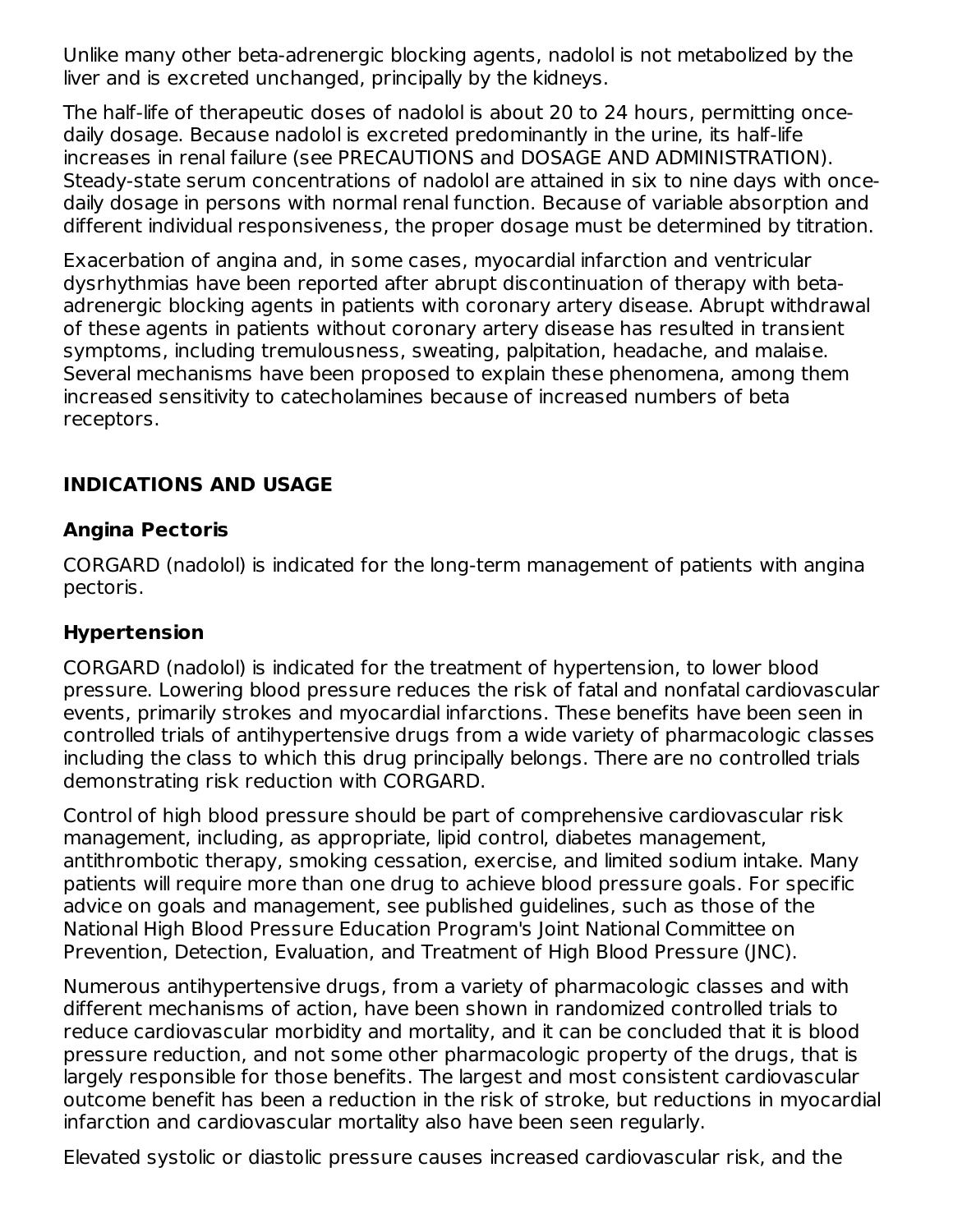absolute risk increase per mmHg is greater at higher blood pressures, so that even modest reductions of severe hypertension can provide substantial benefit. Relative risk reduction from blood pressure reduction is similar across populations with varying absolute risk, so the absolute benefit is greater in patients who are at higher risk independent of their hypertension (for example, patients with diabetes or hyperlipidemia), and such patients would be expected to benefit from more aggressive treatment to a lower blood pressure goal.

Some antihypertensive drugs have smaller blood pressure effects (as monotherapy) in black patients, and many antihypertensive drugs have additional approved indications and effects (e.g., on angina, heart failure, or diabetic kidney disease). These considerations may guide selection of therapy.

CORGARD (nadolol) may be used alone or in combination with other antihypertensive agents, especially thiazide-type diuretics.

# **CONTRAINDICATIONS**

Nadolol is contraindicated in bronchial asthma, sinus bradycardia and greater than first degree conduction block, cardiogenic shock, and overt cardiac failure (see WARNINGS).

### **WARNINGS**

#### **Cardiac Failure**

Sympathetic stimulation may be a vital component supporting circulatory function in patients with congestive heart failure, and its inhibition by beta-blockade may precipitate more severe failure. Although beta-blockers should be avoided in overt congestive heart failure, if necessary, they can be used with caution in patients with a history of failure who are well-compensated, usually with digitalis and diuretics. Beta-adrenergic blocking agents do not abolish the inotropic action of digitalis on heart muscle.

IN PATIENTS WITHOUT A HISTORY OF HEART FAILURE, continued use of beta-blockers can, in some cases, lead to cardiac failure. Therefore, at the first sign or symptom of heart failure, the patient should be digitalized and/or treated with diuretics, and the response observed closely, or nadolol should be discontinued (gradually, if possible).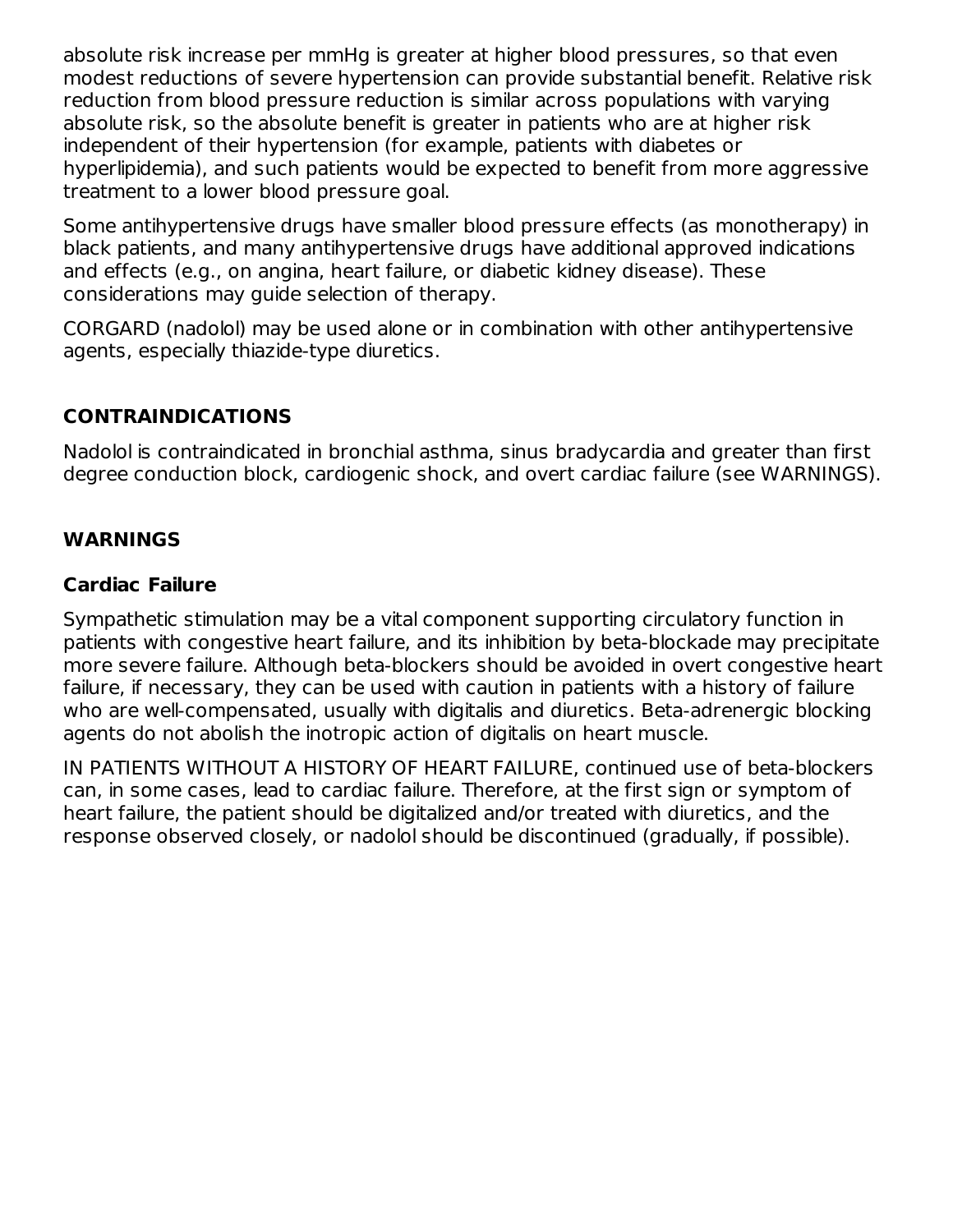Exacerbation of Ischemic Heart Disease Following Abrupt Withdrawal

Hypersensitivity to catecholamines has been observed in patients withdrawn from beta-blocker therapy; exacerbation of angina and, in some cases, myocardial infarction have occurred after abrupt discontinuation of such therapy. When discontinuing chronically administered nadolol, particularly in patients with ischemic heart disease, the dosage should be gradually reduced over a period of one to two weeks and the patient should be carefully monitored. If angina markedly worsens or acute coronary insufficiency develops, nadolol administration should be reinstituted promptly, at least temporarily, and other measures appropriate for the management of unstable angina should be taken. Patients should be warned against interruption or discontinuation of therapy without the physician's advice. Because coronary artery disease is common and may be unrecognized, it may be prudent not to discontinue nadolol therapy abruptly even in patients treated only for hypertension.

## **Nonallergic Bronchospasm (e.g., chronic bronchitis, emphysema)**

PATIENTS WITH BRONCHOSPASTIC DISEASES SHOULD IN GENERAL NOT RECEIVE BETA-BLOCKERS. Nadolol should be administered with caution since it may block bronchodilation produced by endogenous or exogenous catecholamine stimulation of beta <sub>2</sub> receptors.

### **Major Surgery**

Chronically administered beta-blocking therapy should not be routinely withdrawn prior to major surgery; however, the impaired ability of the heart to respond to reflex adrenergic stimuli may augment the risks of general anesthesia and surgical procedures.

## **Diabetes and Hypoglycemia**

Beta-adrenergic blockade may prevent the appearance of premonitory signs and symptoms (e.g., tachycardia and blood pressure changes) of acute hypoglycemia. This is especially important with labile diabetics. Beta-blockade also reduces the release of insulin in response to hyperglycemia; therefore, it may be necessary to adjust the dose of antidiabetic drugs.

#### **Thyrotoxicosis**

Beta-adrenergic blockade may mask certain clinical signs (e.g., tachycardia) of hyperthyroidism. Patients suspected of developing thyrotoxicosis should be managed carefully to avoid abrupt withdrawal of beta-adrenergic blockade which might precipitate a thyroid storm.

## **PRECAUTIONS**

#### **Impaired Renal Function**

Nadolol should be used with caution in patients with impaired renal function (see DOSAGE AND ADMINISTRATION).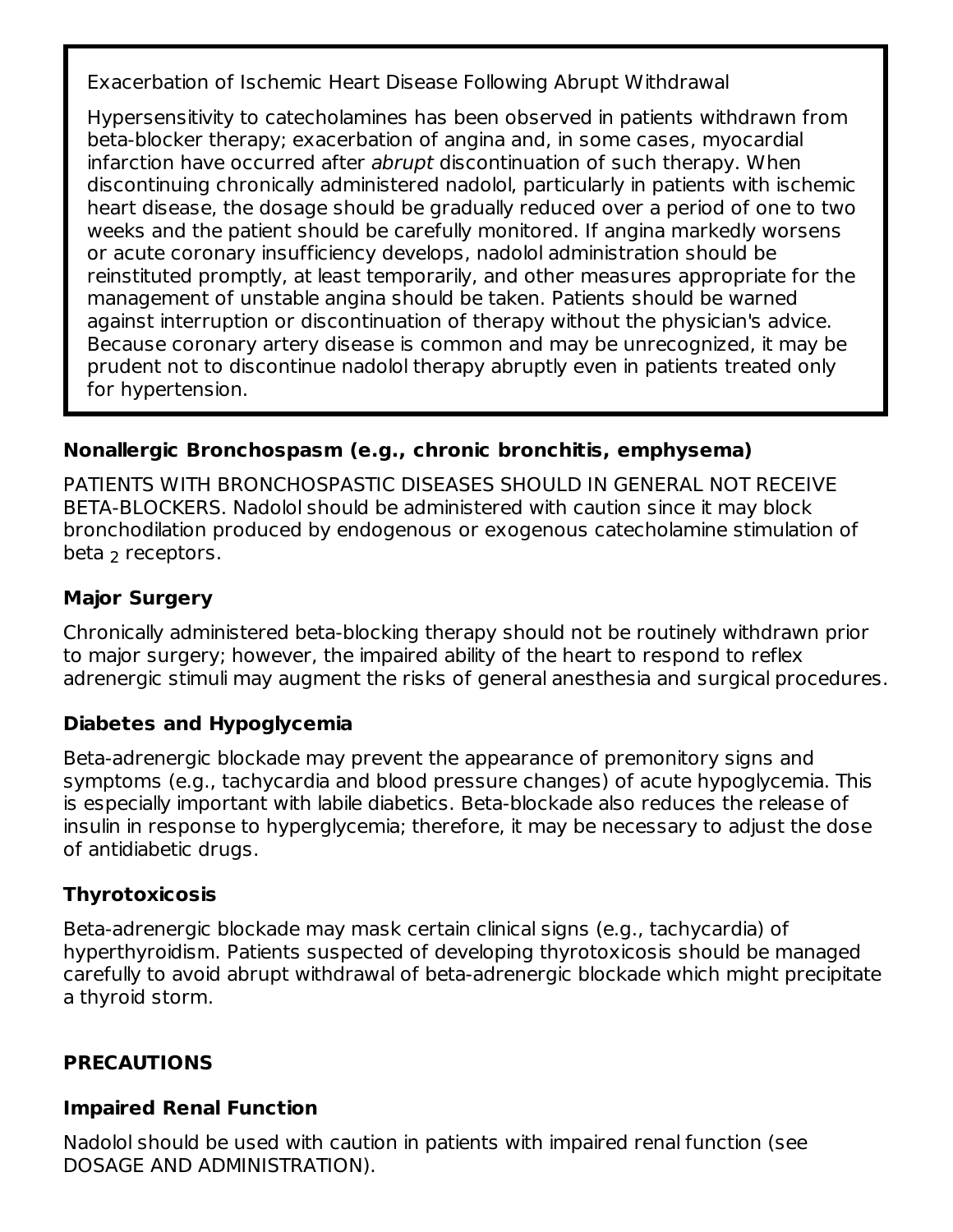### **Information for Patients**

Patients, especially those with evidence of coronary artery insufficiency, should be warned against interruption or discontinuation of nadolol therapy without the physician's advice. Although cardiac failure rarely occurs in properly selected patients, patients being treated with beta-adrenergic blocking agents should be advised to consult the physician at the first sign or symptom of impending failure. The patient should also be advised of a proper course in the event of an inadvertently missed dose.

## **Drug Interactions**

When administered concurrently, the following drugs may interact with beta-adrenergic receptor blocking agents:

Anesthetics, general—exaggeration of the hypotension induced by general anesthetics (see WARNINGS, Major Surgery).

Antidiabetic drugs (oral agents and insulin)—hypoglycemia or hyperglycemia; adjust dosage of antidiabetic drug accordingly (see WARNINGS, Diabetes and Hypoglycemia).

Catecholamine-depleting drugs (e.g., reserpine)—additive effect; monitor closely for evidence of hypotension and/or excessive bradycardia (e.g., vertigo, syncope, postural hypotension).

Digitalis glycosides—Both digitalis glycosides and beta-blockers slow atrioventricular conduction and decrease heart rate. Concomitant use can increase the risk of bradycardia.

Response to Treatment for Anaphylactic Reaction—While taking beta-blockers, patients with a history of severe anaphylactic reaction to a variety of allergens may be more reactive to repeated challenge, either accidental, diagnostic, or therapeutic. Such patients may be unresponsive to the usual doses of epinephrine used to treat allergic reaction.

## **Carcinogenesis, Mutagenesis, Impairment of Fertility**

In chronic oral toxicologic studies (one to two years) in mice, rats, and dogs, nadolol did not produce any significant toxic effects. In two-year oral carcinogenic studies in rats and mice, nadolol did not produce any neoplastic, preneoplastic, or non-neoplastic pathologic lesions. In fertility and general reproductive performance studies in rats, nadolol caused no adverse effects.

## **Pregnancy**

In animal reproduction studies with nadolol, evidence of embryo- and fetotoxicity was found in rabbits, but not in rats or hamsters, at doses 5 to 10 times greater (on a mg/kg basis) than the maximum indicated human dose. No teratogenic potential was observed in any of these species.

There are no adequate and well-controlled studies in pregnant women. Nadolol should be used during pregnancy only if the potential benefit justifies the potential risk to the fetus. Neonates whose mothers are receiving nadolol at parturition have exhibited bradycardia, hypoglycemia, and associated symptoms.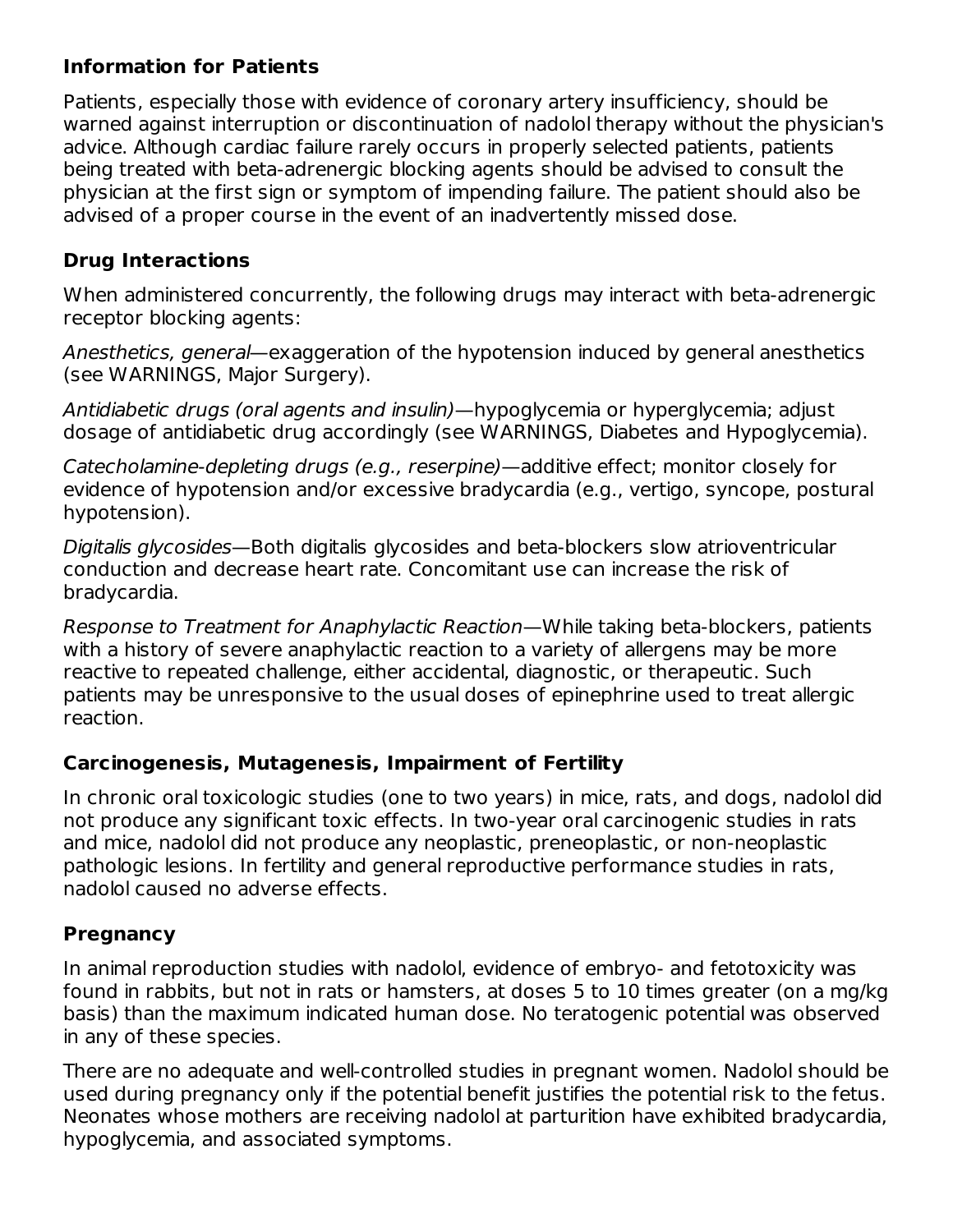### **Nursing Mothers**

Nadolol is excreted in human milk. Because of the potential for adverse effects in nursing infants, a decision should be made whether to discontinue nursing or to discontinue therapy taking into account the importance of CORGARD (nadolol) to the mother.

### **Pediatric Use**

Safety and effectiveness in pediatric patients have not been established.

### **ADVERSE REACTIONS**

Most adverse effects have been mild and transient and have rarely required withdrawal of therapy.

#### **Cardiovascular**

Bradycardia with heart rates of less than 60 beats per minute occurs commonly, and heart rates below 40 beats per minute and/or symptomatic bradycardia were seen in about 2 of 100 patients. Symptoms of peripheral vascular insufficiency, usually of the Raynaud type, have occurred in approximately 2 of 100 patients. Cardiac failure, hypotension, and rhythm/conduction disturbances have each occurred in about 1 of 100 patients. Single instances of first degree and third degree heart block have been reported; intensification of AV block is a known effect of beta-blockers (see also CONTRAINDICATIONS, WARNINGS, and PRECAUTIONS).

#### **Central Nervous System**

Dizziness or fatigue has been reported in approximately 2 of 100 patients; paresthesias, sedation, and change in behavior have each been reported in approximately 6 of 1000 patients.

#### **Respiratory**

Bronchospasm has been reported in approximately 1 of 1000 patients (see CONTRAINDICATIONS and WARNINGS).

#### **Gastrointestinal**

Nausea, diarrhea, abdominal discomfort, constipation, vomiting, indigestion, anorexia, bloating, and flatulence have been reported in 1 to 5 of 1000 patients.

#### **Miscellaneous**

Each of the following has been reported in 1 to 5 of 1000 patients: rash; pruritus; headache; dry mouth, eyes, or skin; impotence or decreased libido; facial swelling; weight gain; slurred speech; cough; nasal stuffiness; sweating; tinnitus; blurred vision. Reversible alopecia has been reported infrequently.

The following adverse reactions have been reported in patients taking nadolol and/or other beta-adrenergic blocking agents, but no causal relationship to nadolol has been established.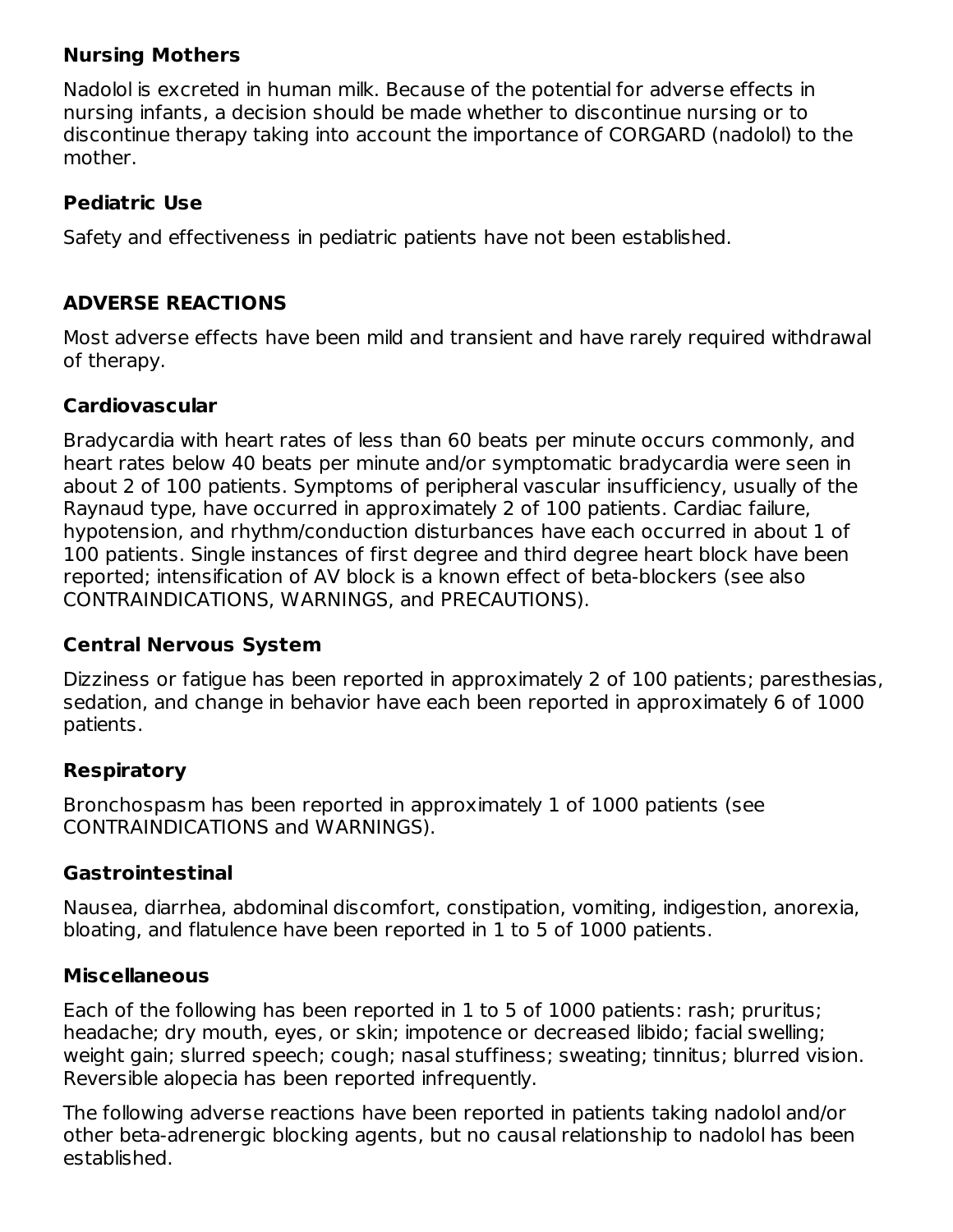### **Central Nervous System**

Reversible mental depression progressing to catatonia; visual disturbances; hallucinations; an acute reversible syndrome characterized by disorientation for time and place, short-term memory loss, emotional lability with slightly clouded sensorium, and decreased performance on neuropsychometrics.

#### **Gastrointestinal**

Mesenteric arterial thrombosis; ischemic colitis; elevated liver enzymes.

### **Hematologic**

Agranulocytosis; thrombocytopenic or nonthrombocytopenic purpura.

## **Allergic**

Fever combined with aching and sore throat; laryngospasm; respiratory distress.

### **Miscellaneous**

Pemphigoid rash; hypertensive reaction in patients with pheochromocytoma; sleep disturbances; Peyronie's disease.

The oculomucocutaneous syndrome associated with the beta-blocker practolol has not been reported with nadolol.

To report SUSPECTED ADVERSE REACTIONS, contact US WorldMeds at 1-866-916-0581 or FDA at 1-800-FDA-1088 or www.fda.gov/medwatch.

# **OVERDOSAGE**

Nadolol can be removed from the general circulation by hemodialysis.

In addition to gastric lavage, the following measures should be employed, as appropriate. In determining the duration of corrective therapy, note must be taken of the long duration of the effect of nadolol.

## **Excessive Bradycardia**

Administer atropine (0.25 to 1.0 mg). If there is no response to vagal blockade, administer isoproterenol cautiously.

## **Cardiac Failure**

Administer a digitalis glycoside and diuretic. It has been reported that glucagon may also be useful in this situation.

# **Hypotension**

Administer vasopressors, e.g., epinephrine or levarterenol. (There is evidence that epinephrine may be the drug of choice.)

# **Bronchospasm**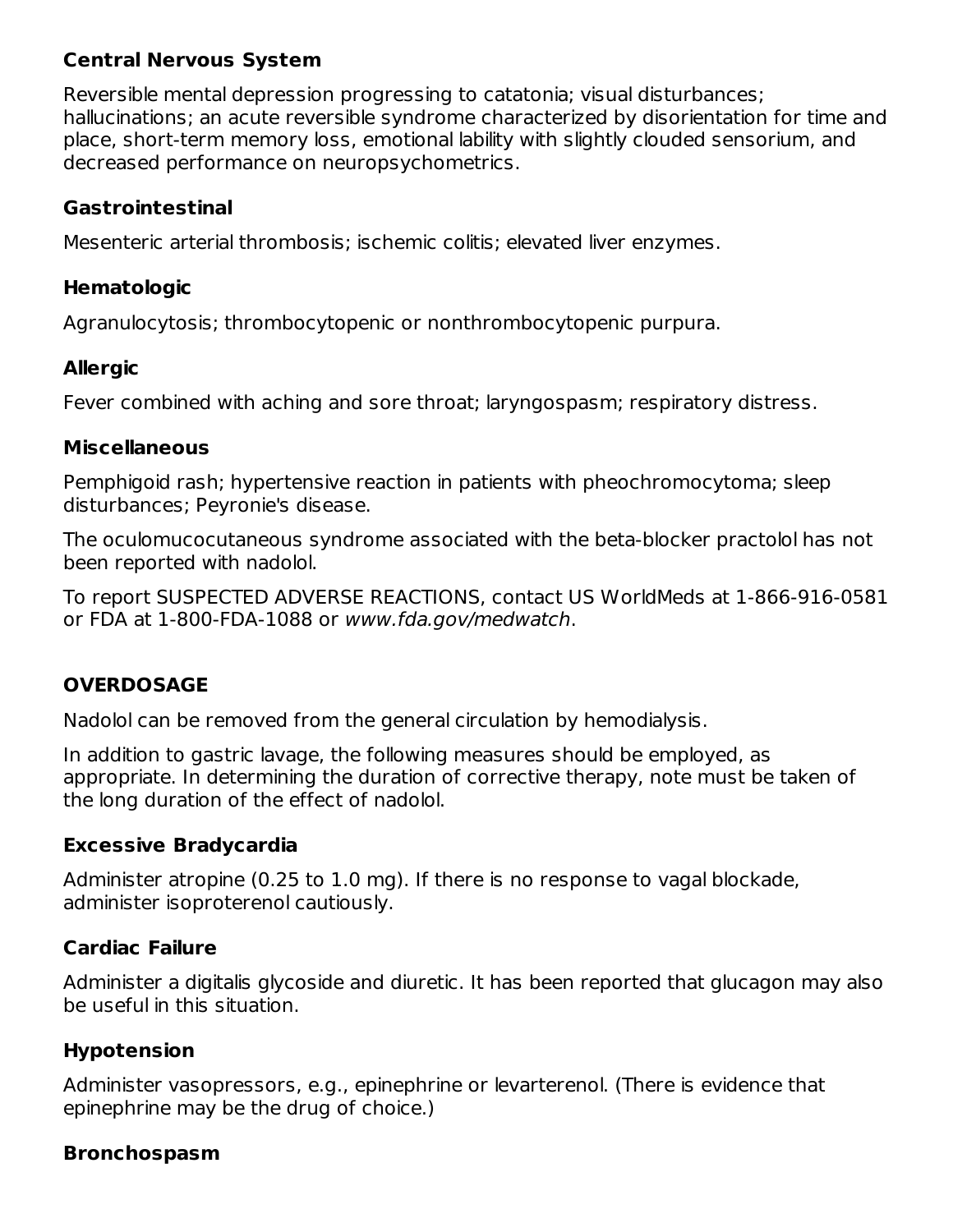Administer a beta2-stimulating agent and/or a theophylline derivative.

### **DOSAGE AND ADMINISTRATION**

DOSAGE MUST BE INDIVIDUALIZED. CORGARD (NADOLOL) MAY BE ADMINISTERED WITHOUT REGARD TO MEALS.

### **Angina Pectoris**

The usual initial dose is 40 mg CORGARD (nadolol) once daily. Dosage may be gradually increased in 40 to 80 mg increments at 3 to 7 day intervals until optimum clinical response is obtained or there is pronounced slowing of the heart rate. The usual maintenance dose is 40 or 80 mg administered once daily. Doses up to 160 or 240 mg administered once daily may be needed.

The usefulness and safety in angina pectoris of dosage exceeding 240 mg per day have not been established. If treatment is to be discontinued, reduce the dosage gradually over a period of one to two weeks (see WARNINGS).

#### **Hypertension**

The usual initial dose is 40 mg CORGARD (nadolol) once daily, whether it is used alone or in addition to diuretic therapy. Dosage may be gradually increased in 40 to 80 mg increments until optimum blood pressure reduction is achieved. The usual maintenance dose is 40 or 80 mg administered once daily. Doses up to 240 or 320 mg administered once daily may be needed.

#### **Dosage Adjustment in Renal Failure**

Absorbed nadolol is excreted principally by the kidneys and, although nonrenal elimination does occur, dosage adjustments are necessary in patients with renal impairment. The following dose intervals are recommended:

| <b>Creatinine Clearance</b><br>(mL/min/1.73m <sup>2</sup> ) | <b>Dosage Interval</b><br>(hours) |  |  |
|-------------------------------------------------------------|-----------------------------------|--|--|
| >50                                                         | 24                                |  |  |
| $31 - 50$                                                   | $24 - 36$                         |  |  |
| $10 - 30$                                                   | $ 24 - 48 $                       |  |  |
| <10                                                         | $40 - 60$                         |  |  |

## **HOW SUPPLIED**

CORGARD Tablets (Nadolol Tablets USP) are available in bottles of 100 in the following strengths:

**20 mg tablets** ( **NDC** 27505-100-01), imprinted CORGARD 20 **40 mg tablets** ( **NDC** 27505-101-01), imprinted CORGARD 40 **80 mg tablets** ( **NDC** 27505-102-01), imprinted CORGARD 80

All tablets are scored (bisect bar) and easy to break. USWM is imprinted above the bisect bar.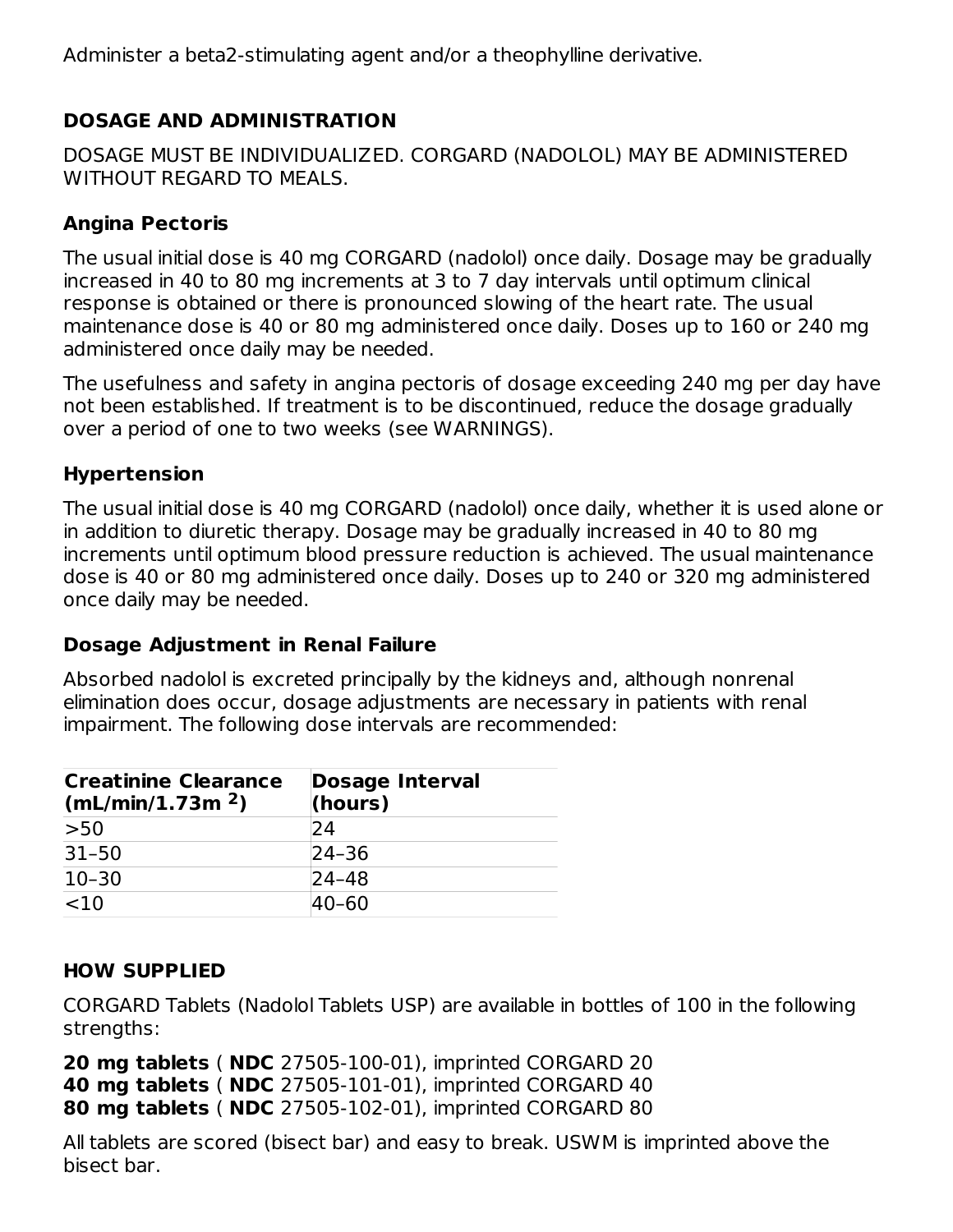### **STORAGE**

Store at room temperature; avoid excessive heat. Protect from light. Keep bottle tightly closed.

Distributed by: US WorldMeds, LLC Louisville, KY 40241

MS-04155

Revised 10/2019

## **PRINCIPAL DISPLAY PANEL - 20 mg Tablet Bottle Label**

NDC 27505-100-01

US WorldMeds<sup>®</sup>

Corgard<sup>®</sup> (nadolol tablets, USP)

20 mg

100 Tablets Rx only



## **PRINCIPAL DISPLAY PANEL - 40 mg Tablet Bottle Label**

NDC 27505-101-01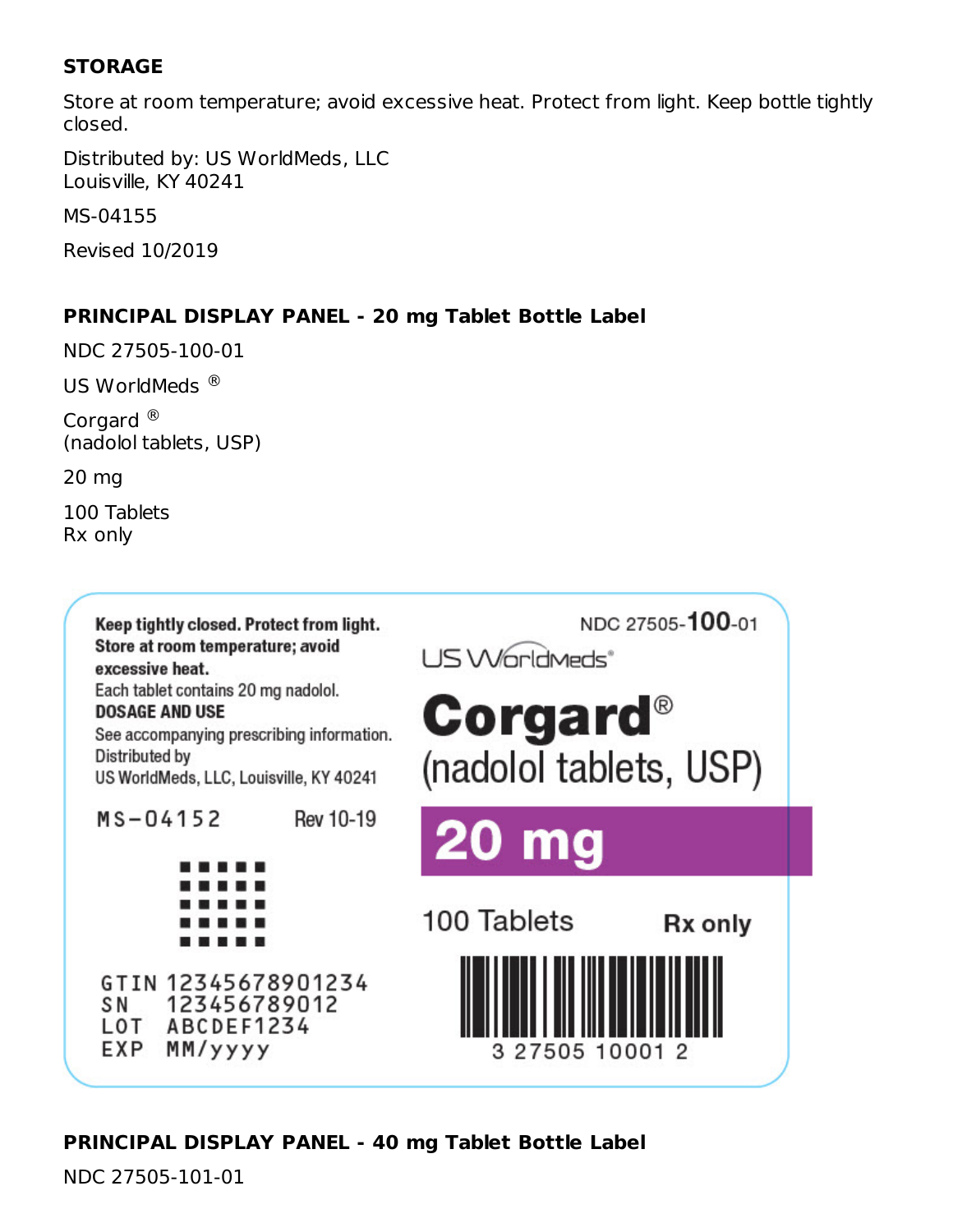US WorldMeds<sup>®</sup>

Corgard<sup>®</sup> (nadolol tablets, USP)

40 mg

100 Tablets Rx only



# **PRINCIPAL DISPLAY PANEL - 80 mg Tablet Bottle Label**

NDC 27505-102-01

US WorldMeds<sup>®</sup>

Corgard<sup>®</sup> (nadolol tablets, USP)

80 mg

100 Tablets Rx only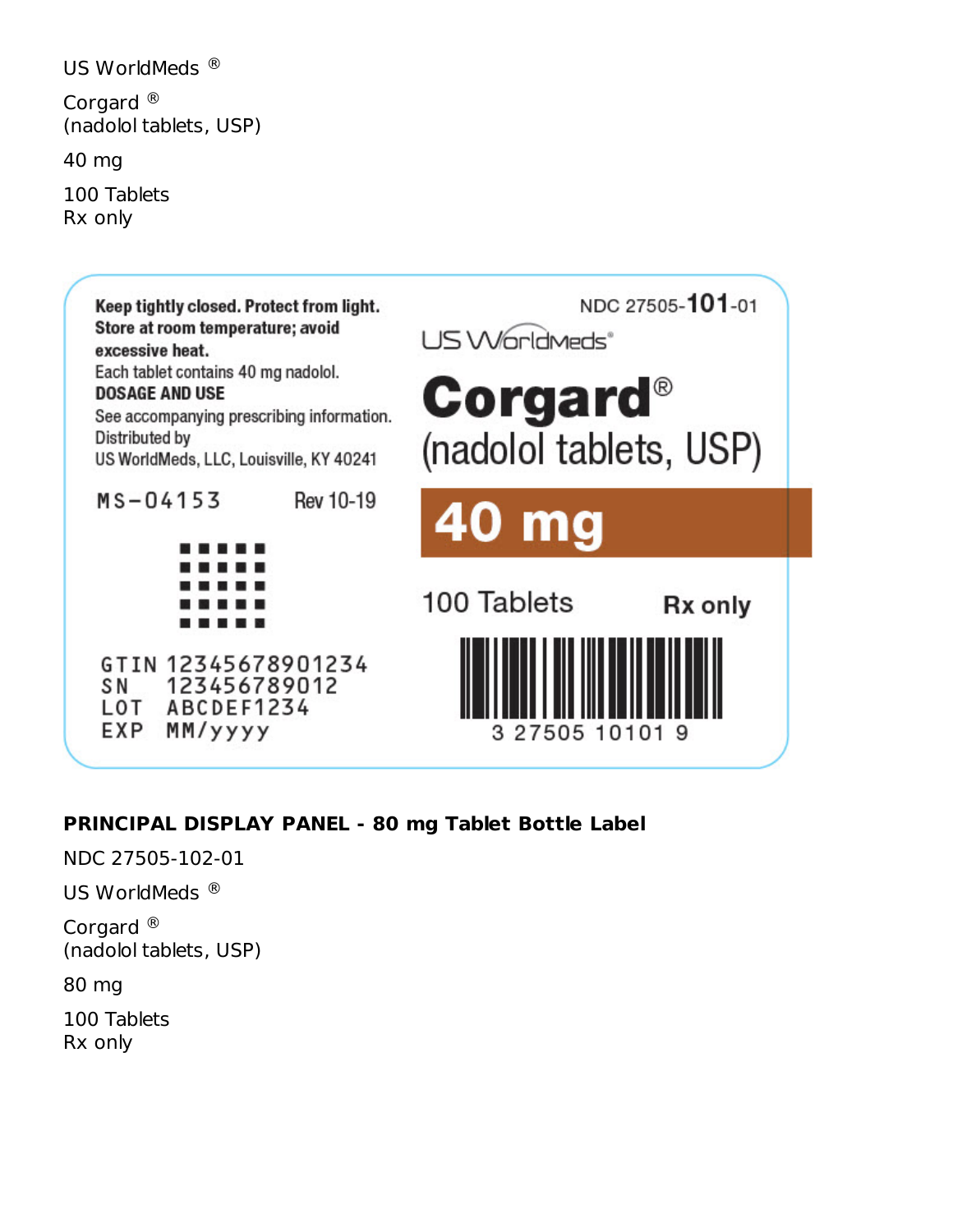

| <b>CORGARD</b><br>nadolol tablet                       |                        |                         |  |                           |  |                 |
|--------------------------------------------------------|------------------------|-------------------------|--|---------------------------|--|-----------------|
|                                                        |                        |                         |  |                           |  |                 |
| <b>Product Information</b>                             |                        |                         |  |                           |  |                 |
| <b>Product Type</b>                                    |                        | HUMAN PRESCRIPTION DRUG |  | <b>Item Code (Source)</b> |  | NDC:27505-100   |
| <b>Route of Administration</b>                         | ORAL                   |                         |  |                           |  |                 |
|                                                        |                        |                         |  |                           |  |                 |
|                                                        |                        |                         |  |                           |  |                 |
| <b>Active Ingredient/Active Moiety</b>                 |                        |                         |  |                           |  |                 |
|                                                        | <b>Ingredient Name</b> |                         |  | <b>Basis of Strength</b>  |  | <b>Strength</b> |
| NADOLOL (UNII: FEN504330V) (NADOLOL - UNII:FEN504330V) |                        |                         |  | <b>NADOLOL</b>            |  | $20$ mg         |
|                                                        |                        |                         |  |                           |  |                 |
| <b>Inactive Ingredients</b>                            |                        |                         |  |                           |  |                 |
|                                                        |                        | <b>Ingredient Name</b>  |  |                           |  | <b>Strength</b> |
| FD&C BLUE NO. 2 (UNII: L06K8R7DQK)                     |                        |                         |  |                           |  |                 |
| <b>STARCH, CORN (UNII: O8232NY3SJ)</b>                 |                        |                         |  |                           |  |                 |
| MAGNESIUM STEARATE (UNII: 70097M6I30)                  |                        |                         |  |                           |  |                 |
| MICROCRYSTALLINE CELLULOSE (UNII: OP1R32D61U)          |                        |                         |  |                           |  |                 |
|                                                        |                        |                         |  |                           |  |                 |
|                                                        |                        |                         |  |                           |  |                 |
| <b>Product Characteristics</b>                         |                        |                         |  |                           |  |                 |
| Color<br>2 pieces<br>blue<br><b>Score</b>              |                        |                         |  |                           |  |                 |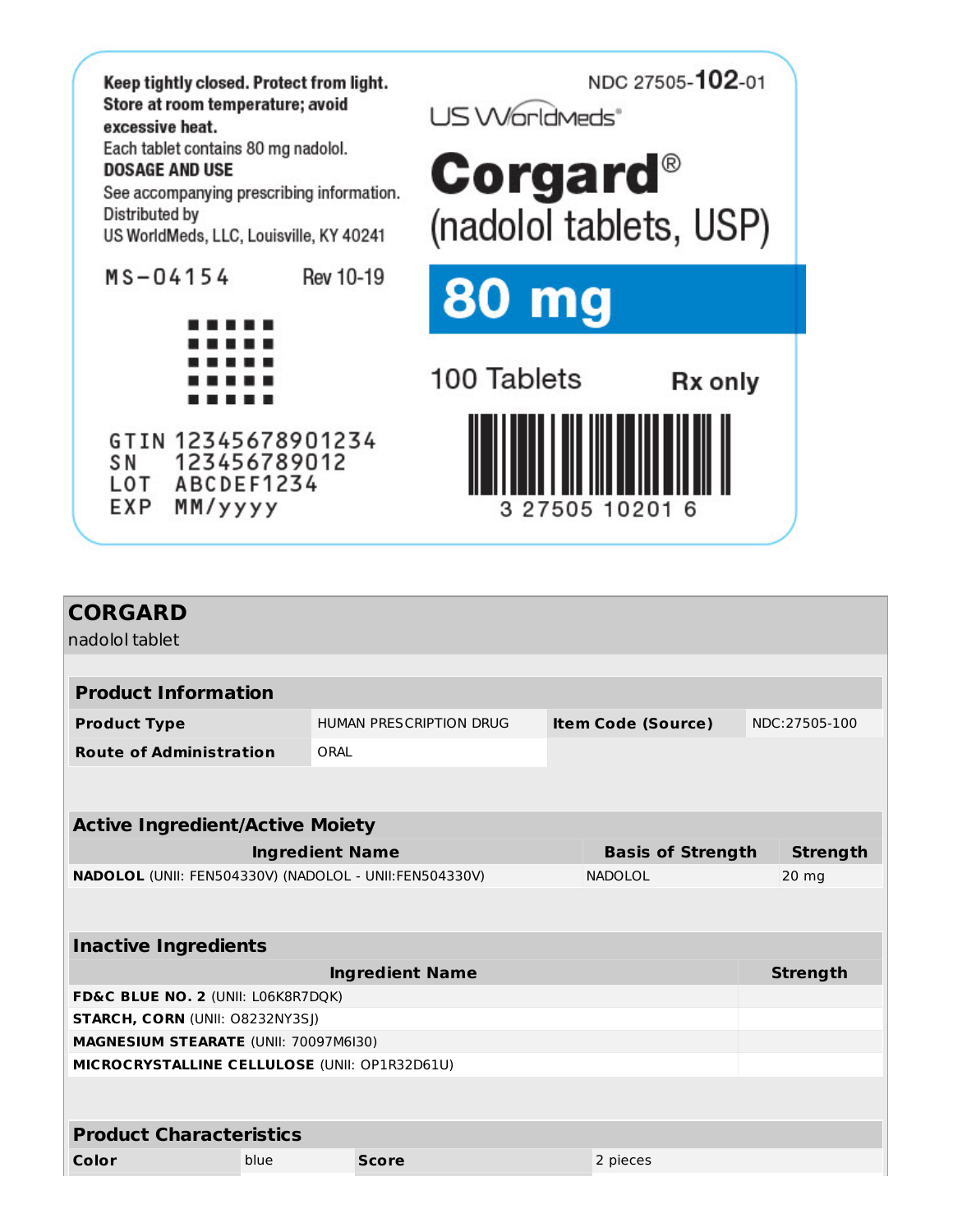|                                                | <b>Shape</b>                        | <b>ROUND</b>                                              | <b>Size</b>                                            |            | 8 <sub>mm</sub>                       |                    |                                     |
|------------------------------------------------|-------------------------------------|-----------------------------------------------------------|--------------------------------------------------------|------------|---------------------------------------|--------------------|-------------------------------------|
|                                                | <b>Flavor</b>                       |                                                           | <b>Imprint Code</b>                                    |            |                                       | CORGARD; 20; US WM |                                     |
|                                                | <b>Contains</b>                     |                                                           |                                                        |            |                                       |                    |                                     |
|                                                |                                     |                                                           |                                                        |            |                                       |                    |                                     |
|                                                |                                     |                                                           |                                                        |            |                                       |                    |                                     |
|                                                | <b>Packaging</b>                    |                                                           |                                                        |            |                                       |                    |                                     |
| #                                              | <b>Item Code</b>                    |                                                           | <b>Package Description</b>                             |            | <b>Marketing Start</b><br><b>Date</b> |                    | <b>Marketing End</b><br><b>Date</b> |
| $\mathbf{1}$                                   | NDC:27505-100-<br>01                | Product                                                   | 100 in 1 BOTTLE; Type 0: Not a Combination             | 04/01/2016 |                                       |                    |                                     |
|                                                |                                     |                                                           |                                                        |            |                                       |                    |                                     |
|                                                |                                     |                                                           |                                                        |            |                                       |                    |                                     |
|                                                | <b>Marketing Information</b>        |                                                           |                                                        |            |                                       |                    |                                     |
|                                                | <b>Marketing</b><br><b>Category</b> | <b>Application Number or Monograph</b><br><b>Citation</b> |                                                        |            | <b>Marketing Start</b><br><b>Date</b> |                    | <b>Marketing End</b><br><b>Date</b> |
| <b>NDA</b>                                     |                                     | NDA018063                                                 |                                                        |            | 04/01/2016                            |                    |                                     |
|                                                |                                     |                                                           |                                                        |            |                                       |                    |                                     |
|                                                |                                     |                                                           |                                                        |            |                                       |                    |                                     |
|                                                | <b>CORGARD</b>                      |                                                           |                                                        |            |                                       |                    |                                     |
|                                                | nadolol tablet                      |                                                           |                                                        |            |                                       |                    |                                     |
|                                                |                                     |                                                           |                                                        |            |                                       |                    |                                     |
|                                                | <b>Product Information</b>          |                                                           |                                                        |            |                                       |                    |                                     |
| HUMAN PRESCRIPTION DRUG<br><b>Product Type</b> |                                     |                                                           | <b>Item Code (Source)</b>                              |            | NDC:27505-101                         |                    |                                     |
| ORAL<br><b>Route of Administration</b>         |                                     |                                                           |                                                        |            |                                       |                    |                                     |
|                                                |                                     |                                                           |                                                        |            |                                       |                    |                                     |
| <b>Active Ingredient/Active Moiety</b>         |                                     |                                                           |                                                        |            |                                       |                    |                                     |
|                                                |                                     |                                                           | <b>Ingredient Name</b>                                 |            | <b>Basis of Strength</b>              |                    | <b>Strength</b>                     |
|                                                |                                     |                                                           | NADOLOL (UNII: FEN504330V) (NADOLOL - UNII:FEN504330V) |            | <b>NADOLOL</b>                        |                    | 40 mg                               |

| <b>Inactive Ingredients</b>                   |              |                        |                   |                 |
|-----------------------------------------------|--------------|------------------------|-------------------|-----------------|
|                                               |              | <b>Ingredient Name</b> |                   | <b>Strength</b> |
| FD&C BLUE NO. 2 (UNII: L06K8R7DQK)            |              |                        |                   |                 |
| <b>STARCH, CORN (UNII: O8232NY3SJ)</b>        |              |                        |                   |                 |
| MAGNESIUM STEARATE (UNII: 70097M6I30)         |              |                        |                   |                 |
| MICROCRYSTALLINE CELLULOSE (UNII: OP1R32D61U) |              |                        |                   |                 |
|                                               |              |                        |                   |                 |
|                                               |              |                        |                   |                 |
| <b>Product Characteristics</b>                |              |                        |                   |                 |
| Color                                         | blue         | <b>Score</b>           | 2 pieces          |                 |
| <b>Shape</b>                                  | <b>ROUND</b> | <b>Size</b>            | 10 <sub>mm</sub>  |                 |
| <b>Flavor</b>                                 |              | <b>Imprint Code</b>    | CORGARD; 40; USWM |                 |
| <b>Contains</b>                               |              |                        |                   |                 |
|                                               |              |                        |                   |                 |
|                                               |              |                        |                   |                 |
| <b>Packaging</b>                              |              |                        |                   |                 |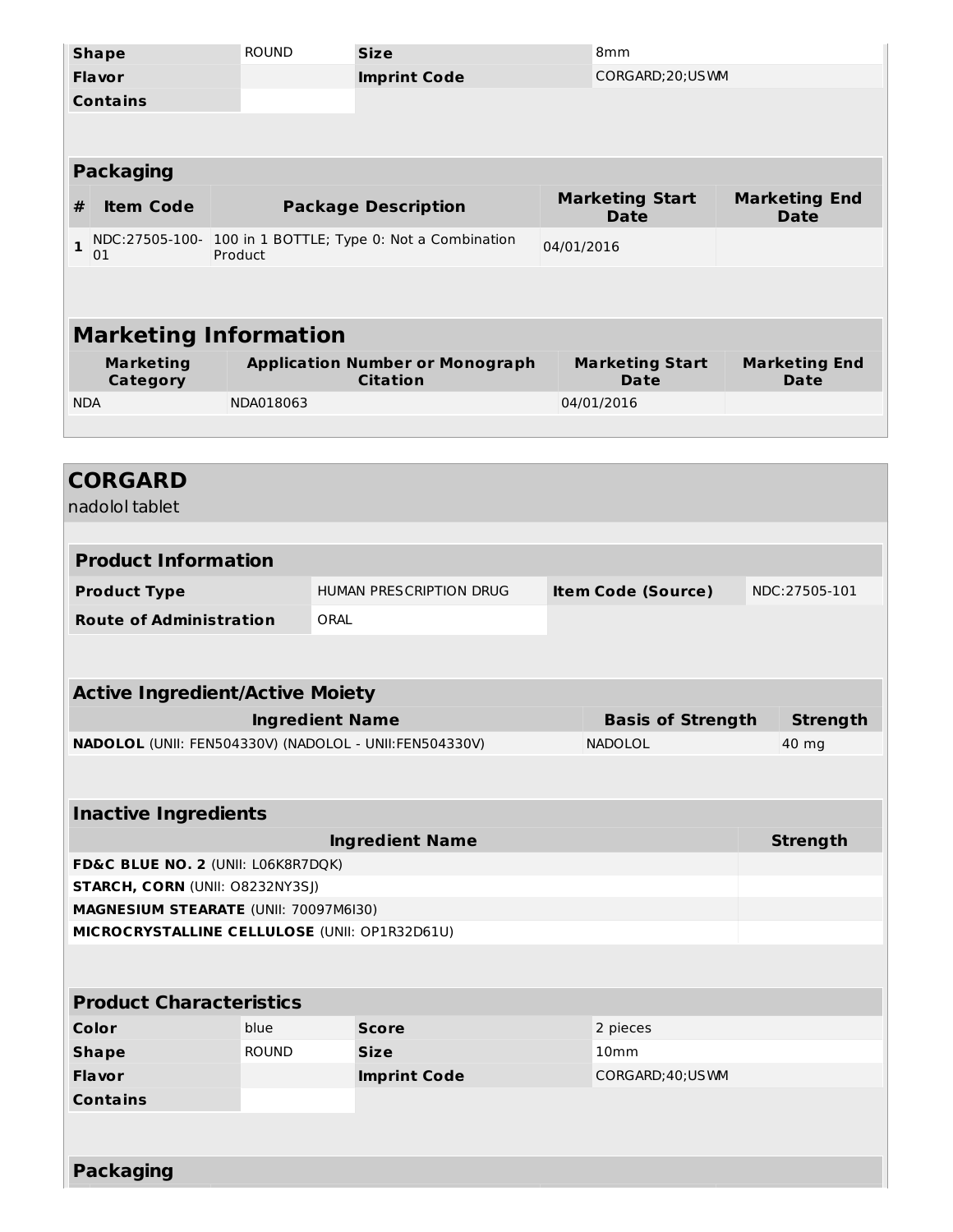| <b>Item Code</b><br>#                                                    | <b>Package Description</b>                                | <b>Marketing Start</b><br><b>Date</b> | <b>Marketing End</b><br><b>Date</b> |
|--------------------------------------------------------------------------|-----------------------------------------------------------|---------------------------------------|-------------------------------------|
| $\mathbf{1}$<br>Product<br>01                                            | NDC:27505-101- 100 in 1 BOTTLE; Type 0: Not a Combination | 04/01/2016                            |                                     |
|                                                                          |                                                           |                                       |                                     |
| <b>Marketing Information</b>                                             |                                                           |                                       |                                     |
| <b>Marketing</b><br>Category                                             | <b>Application Number or Monograph</b><br><b>Citation</b> | <b>Marketing Start</b><br>Date        | <b>Marketing End</b><br>Date        |
| NDA018063<br><b>NDA</b>                                                  |                                                           | 04/01/2016                            |                                     |
|                                                                          |                                                           |                                       |                                     |
|                                                                          |                                                           |                                       |                                     |
| <b>CORGARD</b><br>nadolol tablet                                         |                                                           |                                       |                                     |
|                                                                          |                                                           |                                       |                                     |
| <b>Product Information</b>                                               |                                                           |                                       |                                     |
| <b>Product Type</b>                                                      | HUMAN PRESCRIPTION DRUG                                   | <b>Item Code (Source)</b>             | NDC:27505-102                       |
| <b>Route of Administration</b>                                           | ORAL                                                      |                                       |                                     |
|                                                                          |                                                           |                                       |                                     |
|                                                                          |                                                           |                                       |                                     |
| <b>Active Ingredient/Active Moiety</b>                                   |                                                           |                                       |                                     |
|                                                                          | <b>Ingredient Name</b>                                    | <b>Basis of Strength</b>              | <b>Strength</b>                     |
|                                                                          | NADOLOL (UNII: FEN504330V) (NADOLOL - UNII:FEN504330V)    | <b>NADOLOL</b>                        | 80 mg                               |
|                                                                          |                                                           |                                       |                                     |
| <b>Inactive Ingredients</b>                                              |                                                           |                                       |                                     |
|                                                                          | <b>Ingredient Name</b>                                    |                                       | <b>Strength</b>                     |
| FD&C BLUE NO. 2 (UNII: L06K8R7DQK)                                       |                                                           |                                       |                                     |
| STARCH, CORN (UNII: O8232NY3SJ)<br>MAGNESIUM STEARATE (UNII: 70097M6I30) |                                                           |                                       |                                     |
| MICROCRYSTALLINE CELLULOSE (UNII: OP1R32D61U)                            |                                                           |                                       |                                     |
| POVIDONE, UNSPECIFIED (UNII: FZ989GH94E)                                 |                                                           |                                       |                                     |
|                                                                          |                                                           |                                       |                                     |
| <b>Product Characteristics</b>                                           |                                                           |                                       |                                     |
| Color<br>blue                                                            | <b>Score</b>                                              | 2 pieces                              |                                     |
| <b>ROUND</b><br><b>Shape</b>                                             | <b>Size</b>                                               | 11mm                                  |                                     |
| Flavor                                                                   | <b>Imprint Code</b>                                       | CORGARD; 80; US WM                    |                                     |
| <b>Contains</b>                                                          |                                                           |                                       |                                     |
|                                                                          |                                                           |                                       |                                     |
| <b>Packaging</b>                                                         |                                                           |                                       |                                     |
| <b>Item Code</b><br>#                                                    |                                                           | <b>Marketing Start</b>                | <b>Marketing End</b>                |
|                                                                          | <b>Package Description</b>                                | <b>Date</b>                           | <b>Date</b>                         |